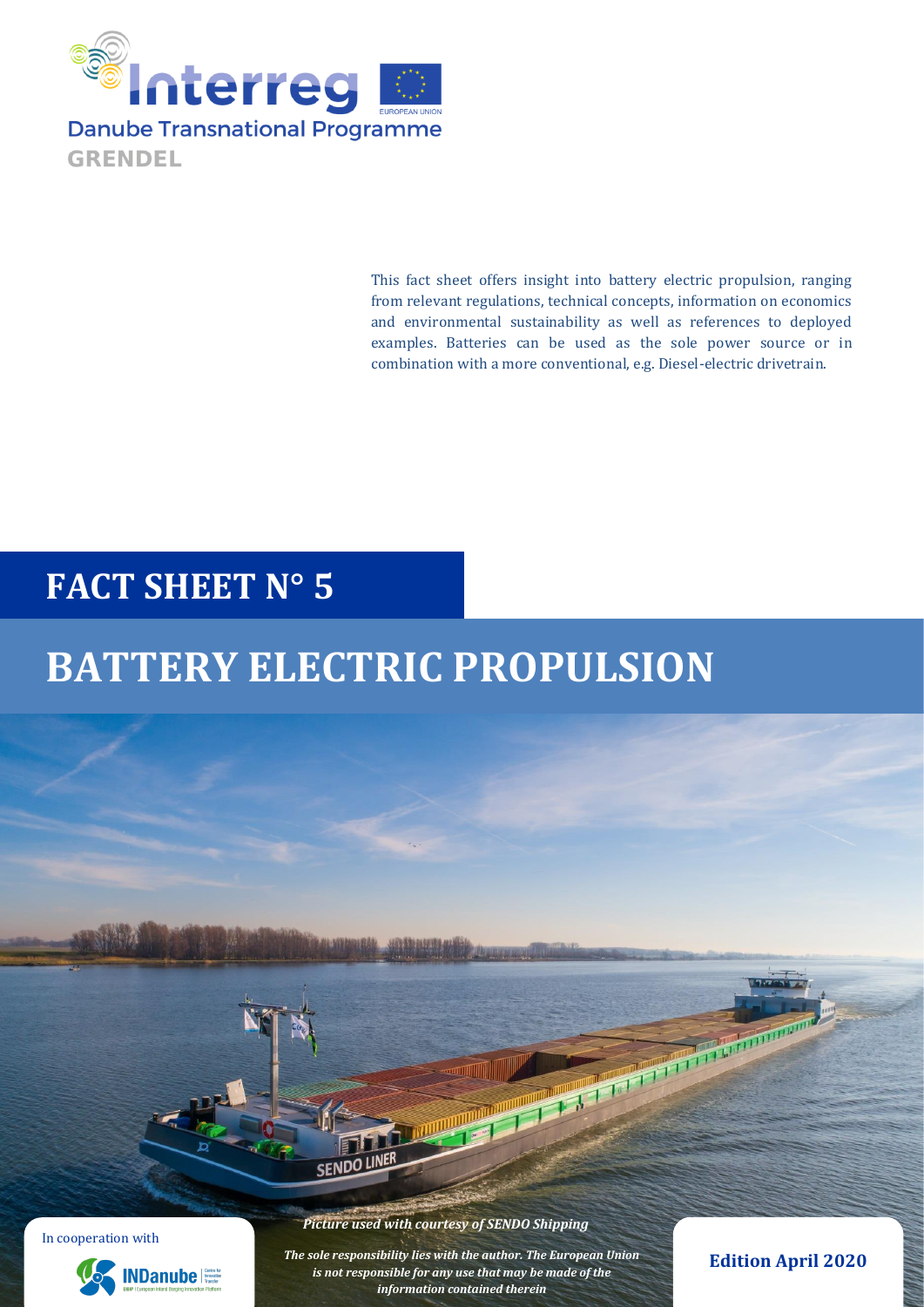

# **INTRODUCTION**

Ship operation without local emissions of air pollutants and  $CO<sub>2</sub>$  can be realised with electric drives based on batteries and/or fuel cells. While electric drives are common since decades in the railway sector based on catenaries or conductor rails, modern electro mobility on the road virtually emerged few years ago and is spreading quickly. Electric cars and urban busses are becoming technically and economically more and more competitive, even though the cruising range is still limiting for many applications. In inland navigation the limitations regarding volume and mass often are less critical than for road vehicles. However, the requirements in terms of power and capacity are challenging. Additionally, the lifetime, investment costs per capacity, charging infrastructure and the sustainability of the supply chain require a detailed assessment for individual applications.

Nevertheless, batteries will be used more and more in different applications of inland navigation. Smaller passenger vessels or car ferries with limited range of operation in densely populated areas are most suitable for early adoption. Even long haul cargo vessels can benefit from batteries and reduce emissions and exposure of the population to air pollutants temporarily. Batteries with moderate capacity can be used to switch off combustion engines of x-electric ships while operating in ports, passing sensitive areas or when berthed. Incentive schemes like the Dutch Green Award level Platinum with reduced fees for ships capable of several hours of emission-free operation contribute to business cases for these hybrid drivetrains.

Depending on requirements of the individual application, batteries may be permanently installed on the ship or exchangeable. Batteries in standardised ISO containers can be replaced and handled with common port equipment. This model does not require powerful electric infrastructure and time for charging at the quay. It even allows alternative business models, referred to as "energy as a service" or "pay per use", where utility companies invest in the battery containers and charge the batteries, possibly stabilizing the electric grid. Ship owners and operators only pay for the energy used. As long as the charging infrastructure for propulsion batteries permanently installed is not sufficient, emissions and exposure can be reduced even if the batteries are charged during operation with gensets. This requires a smart power management on board of the ships to run the gensets at optimum load. Hybrid systems of growing complexity will be installed more frequently during the coming decades. Almost all systems with fuel cells or solar panels etc. require batteries for peak-shaving and buffering of energy.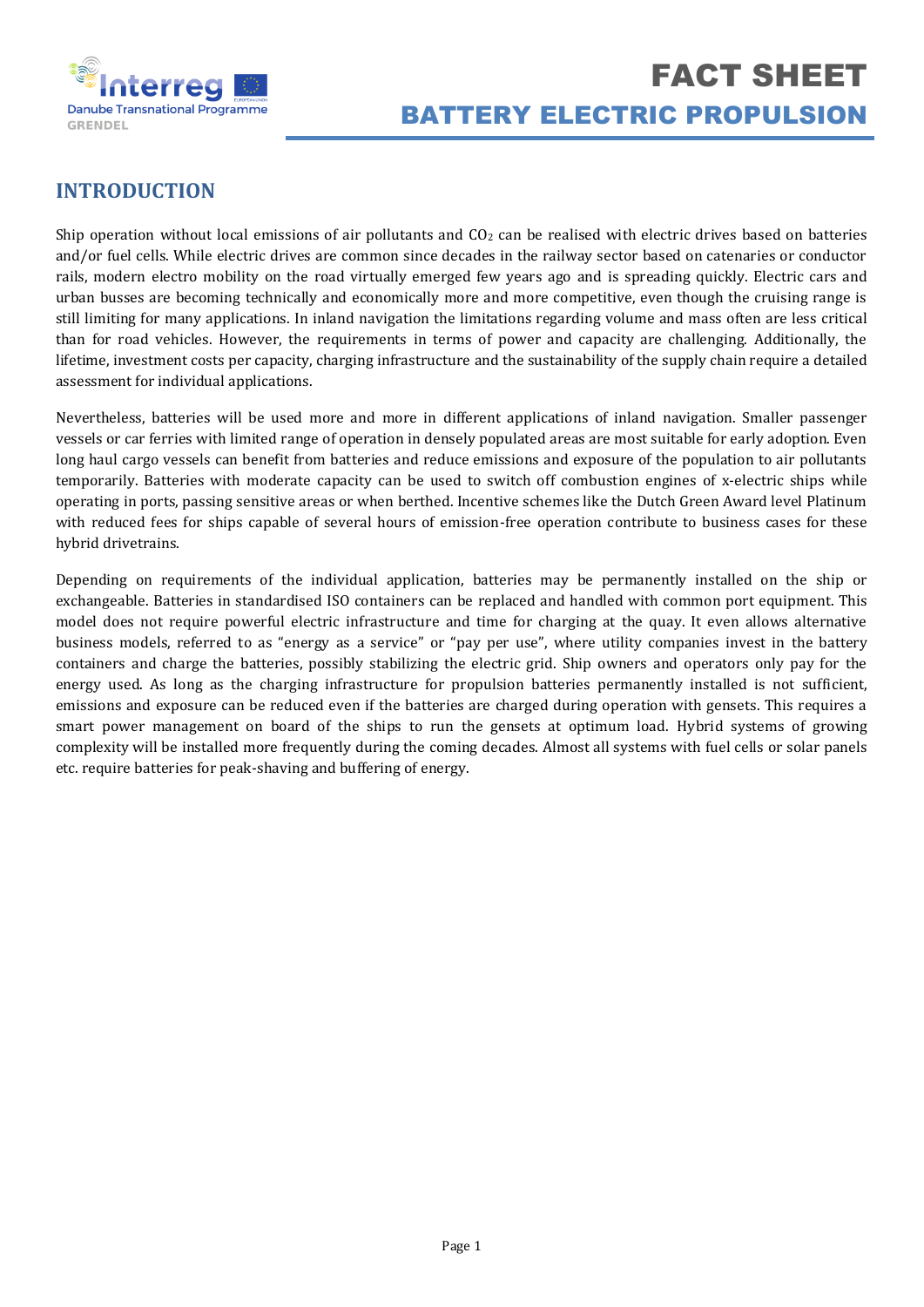

# **REGULATIONS**

The **European Committee for the Development of Standards in Inland Navigation** (**CESNI**) has already compiled in 2017 a chapter called **Requirements for Electrical Appliances and Installations (Chapter 10)** in the **European Standard for Technical Requirements for Inland Navigation Vessels (ES-TRIN 2017)**. Further, in 2019 Chapter 11 **New requirements for electrical propulsion systems** was added to **ES-TRIN 2019**.

For the use of lithium-ion batteries, the requirements of the European Standards **EN 62619:2017** and **EN 62620:2015** can be applied.

Lithium-ion batteries shall be equipped with systems which include at least the following functionalities:

- Cell protection (short circuit external, internal, overcurrent, deep discharge, etc.)
- Charge control, if not via the charger
- Load management
- Determination of the state of charge
- Balancing the cells
- Thermal management

If a classification of the vessel is necessary, there are also additional rules from the classification societies available. Due to the general regulations of ES-TRIN an electric propulsion system must consist of at least two separated power supply systems, one main switch board, one frequency converter and one electric motor on the propeller shaft. One of the systems must be able to ensure a safe ship operation for at least 30 minutes in case of a failure of the second battery system. It must be ensured that the capacity of batteries or accumulators shall enable the safe reaching of a berth under the craft's own power at all times and under all conditions.

According to the **ES-TRIN 2019**, Chapter 10 and 11, the batteries must be located outside of apartments, holds, wheel houses and passenger cabins. Furthermore, they must be protected against extreme temperatures and water. Charging devices must be designed to charge the battery within a maximum of 15 h to 80 % of its nominal capacity without exceeding the maximum allowed charging current of the battery. The charging device must be specified to charge the selected type of battery.

The electric propulsion motors must be designed according to their operational profile including temporarily overloads and the effects of manoeuvres. The power electronics for electric propulsions must be designed for the anticipated loads, including overload and short circuit, during all operating and manoeuvring conditions. Finally, the operating state of the electric vessel propulsion and its principal components has to be displayed in the wheelhouse and in the propulsion installation. If this monitoring has a malfunction, the current state must be observable on site of each component.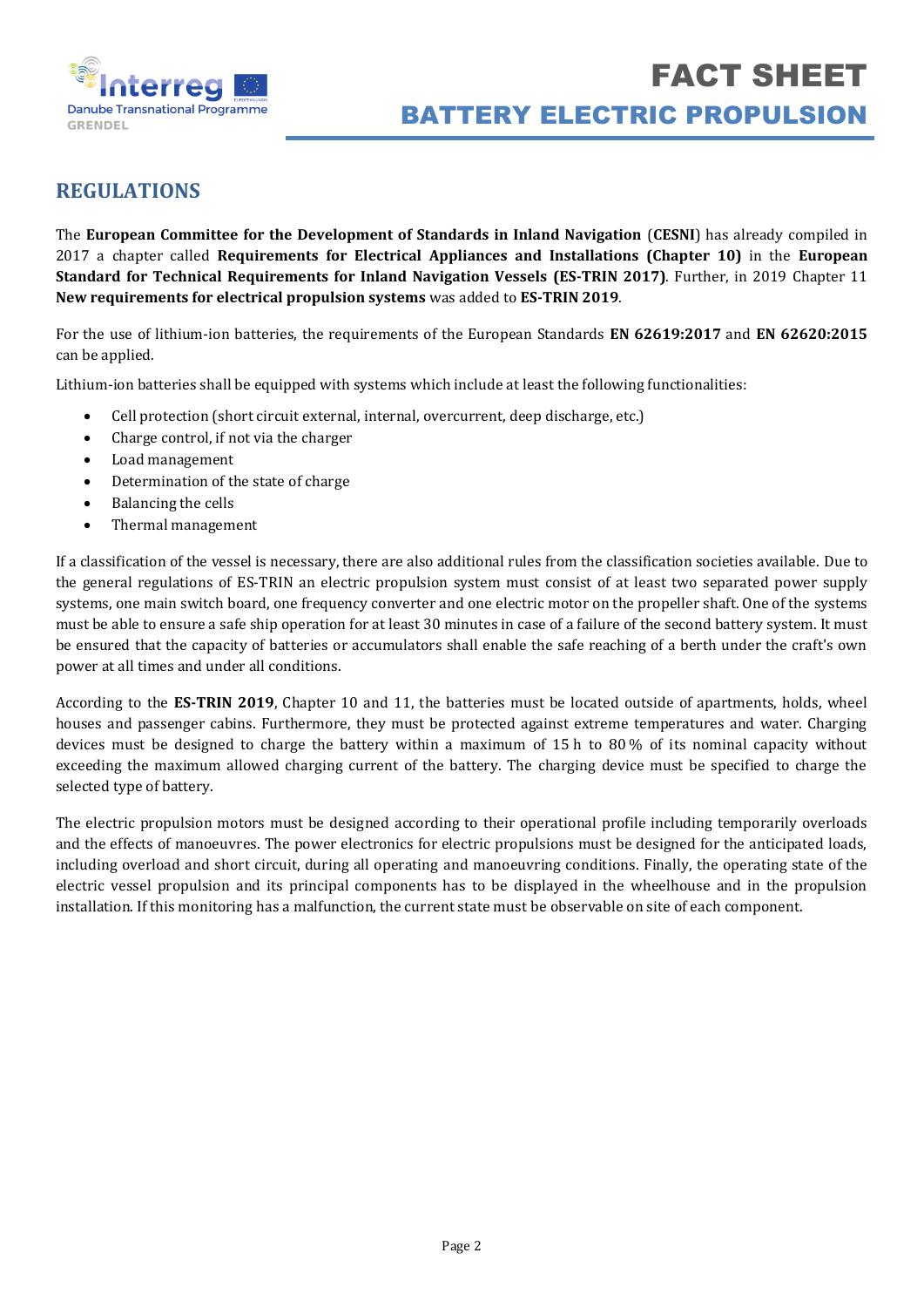

# **TECHNICAL CONCEPT**

The battery electric propulsion system consists of rechargeable batteries, electric switch board and an electric propulsion system.



The electric motor (1) drives the propeller with constant rpm (revolutions per minute) at any load case. Its advantage is a nearly constant efficiency at all load cases. Depending on the selected electric motor a gear box can be omitted. The frequency converter (2) supplies the electric motor with a frequency and voltage amplitude variable AC voltage. The converter can be supplied by any AC or DC on board energy grid. The rotational speed of the electric motor is controlled by varying the output frequency. The load controller (3) distributes the energy from all sources to all loads. The loads are frequency converters at the propulsion systems, bow thruster (5), board net (6), pump systems, etc.. It can be designed as a single AC or DC rail, which can be split in a starboard and portside system. The batteries (4) can be charged via a shore power connection (7).

A battery is an electrochemical energy storage device and a converter that provides the flexibility and freedom to store unused or excessive energy and then use the energy to benefit the operation of the ship. The electrical energy is stored by chemical reactions that are electrically driven. Batteries are basically divided into primary and secondary batteries. With primary batteries, the chemical energy is converted into electrical energy once, while secondary batteries (accumulators) can be repeatedly discharged and recharged. To recharge the accumulator the chemical reaction is returned by a voltage application. There is a loss in heat leading to different temperatures in the battery and an acceleration of aging. In the following only secondary batteries, known as accumulators, are treated.

# **BATTERY TYPES**

Beside all varieties of different batteries, they all share about the same construction. A battery cell consists of two electrodes, the negative anode and the positive cathode, which are enclosed by an electrolyte. The electrolyte can be made of liquid, gel or solid materials. For both electrodes and electrolyte different chemical matters are used. The current negative charge converts from the cathode to the electrolyte while the anode absorbs it. The process is triggered by the electrolysis (see fact sheet fuel cells). The whole chemical reactions happen at the surface of the electrodes. The chemical active material diffuses through pores of the electrodes, reacts with the electrolyte and has to be transported. Otherwise the reaction is broken because the capacity of the cathodes is limited. That would lead to an increase of the discharging current. Often there is a separator used between the electrodes. The separator is semi-permeable, meaning that the ions are able to pass the separator while the electrons are filtered. The cell voltage and electrical characteristics depend on the electrochemical potential of the electrodes' materials. Usually, a battery consists of multiple cells, to increase the battery voltage and capacity.

Discharging of a battery means to convert chemical energy to electrical energy. If the battery is discharged more than the specific value of the final discharge voltage, a damage of the battery is possible. In addition to that a self-discharge process of a battery caused by undesirable reactions in it has to be taken into account. For charging a battery, current has to be spread. All reactions are returned but the controlled reversal is not perfect for most cases. Therefore, the number of charges is bounded.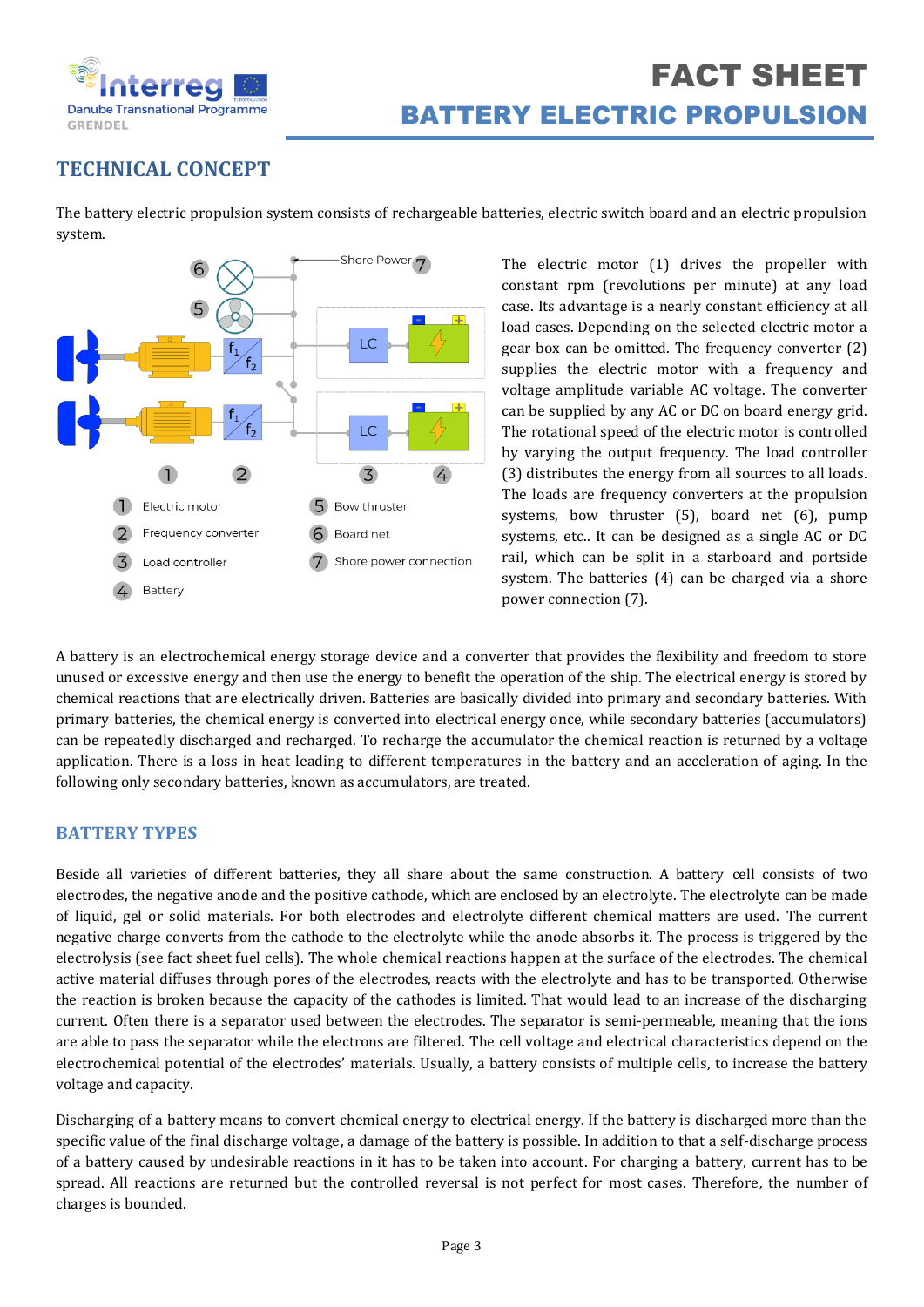

# FACT SHEET BATTERY ELECTRIC PROPULSION

### **LEAD-ACID BATTERIES**



The lead-acid cells have a nominal voltage of 2 V. Both electrodes are made of lead; sulphuric acid is used as electrolyte. This battery type is approved by more than a hundred years of practice and further development. It is the current state of art for power backup system on board. These batteries require only little maintenance and are excelled by a long lifetime. The service life is up to approx. 2,000 cycles. A disadvantage of this type is its low energy density. For high capacitive battery systems a lot of space and displacement reserve must be available on board. Generally, lead-acid batteries can supply very high discharge currents, particularly in short-term. The charging current is quite low compared to the discharge currents. This requires a long time span at the pier to charge the batteries.

| specific energy | [Wh/kg]:   | $25 - 50$  |
|-----------------|------------|------------|
| energy density  | [Wh/l]:    | $50 - 100$ |
| power density   | $[W/kg]$ : | $75 - 300$ |

### **LITHIUM-ION BATTERIES**



There are various electrode combinations for lithium-ion (Liion) batteries. The materials used are influencing important properties of the batteries, because of their different electrochemical potentials and chemical characteristics. The "lithium nickel manganese cobalt dioxide" and the "lithium iron phosphate" batteries are essentially considered here. Lithium is the smallest and lightest metallic element. Compared to lead-acid batteries, it is the ideal raw material for much lighter and more powerful energy cells. The nominal cell voltage is approx. 3.6 V, varying by the used electrode materials.

Li-ion cells are particularly popular because of their advantages in terms of storage capacity, cycle stability, selfdischarge rate and high energy density. Beside high discharge currents, high charge rates can be applied too. However, they are relatively temperature sensitive. The ideal operating temperature is between 10°C and 35°C. In order to ensure the longest possible battery life, the charging process must be controlled by power electronics.

|           | specific energy | [Wh/kg]:   | $180 - 260$  |
|-----------|-----------------|------------|--------------|
| $\bullet$ | energy density  | [Wh/l]:    | $200 - 350$  |
|           | power density   | $[W/kg]$ : | up to $5000$ |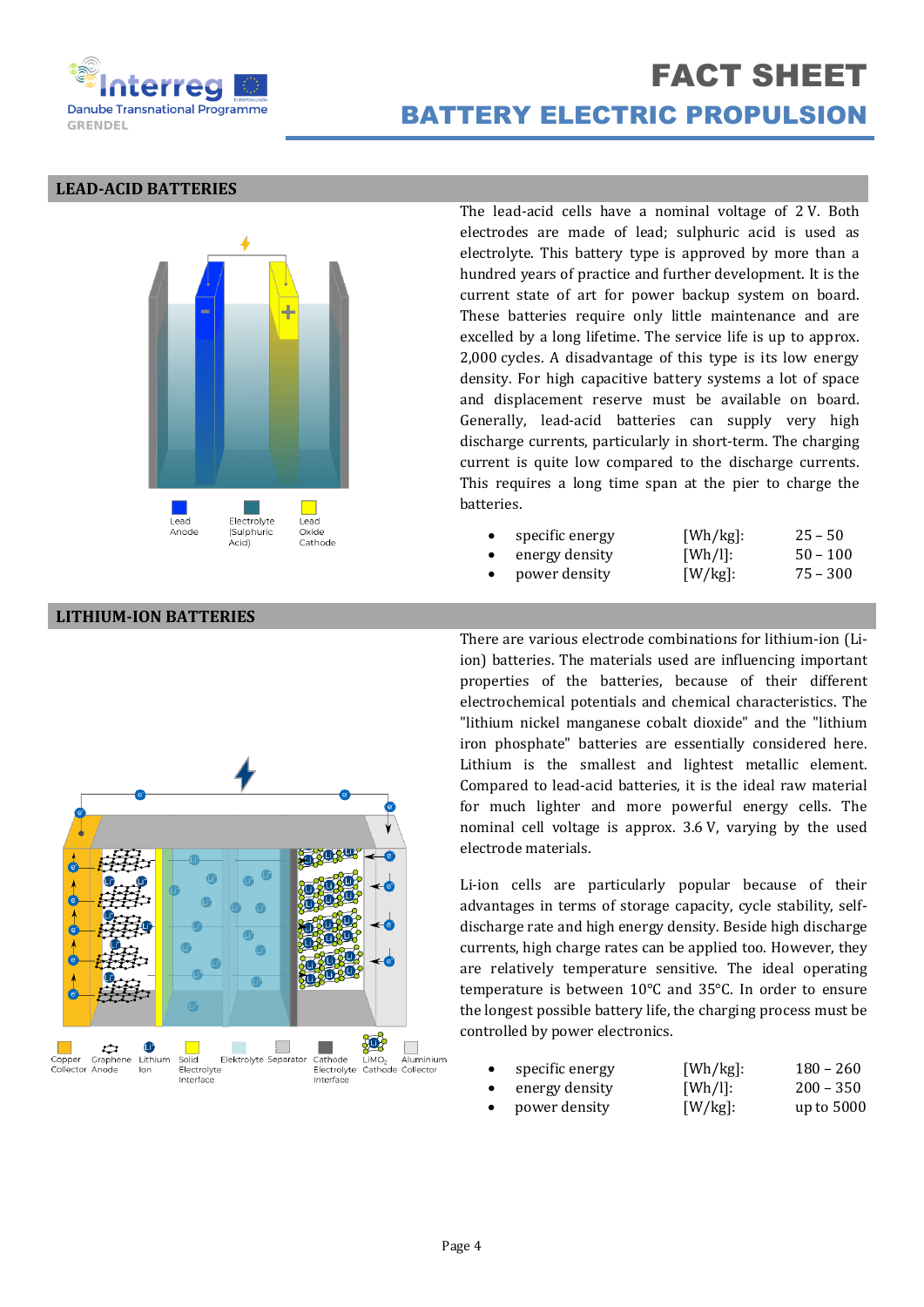

# FACT SHEET BATTERY ELECTRIC PROPULSION

# **BATTERY SYSTEMS**

Maritime battery systems typically consist of several thousand cells. It is, therefore, important that each cell works consistently with all other cells. The individual battery cells are interconnected to form battery modules, whereby the required voltage is reached. Due to the networking of these units, large systems with a high capacity can be assembled. The battery systems can be integrated into the hull of the ship or can be installed in separate battery cabinets.

A superordinate battery management system collects the information on all modules of the containers and makes it available to the skipper. At the same time, the management system coordinates the charging and discharging processes in order to optimise the service life of all cells. The battery cabinets must be air conditioned, to keep the cells within an optimal temperature range.



### CHARGING POWER AND NETWORK LOAD

In addition to the batteries on board, the ship must also be equipped with the control technology for the charging process. For charging the battery via the shore connection of the ship, the requirements of DIN EN 16840 must be fulfilled. Within these standards electrical installations for supplying inland waterway vessels with electrical energy, 400 V, 50 Hz and a current strength of at least 250 A are described.

### **Charging time**

The charging time of a battery depends on various factors. There are different possibilities for charging, which also affect the type of installation in the ship. Sufficient power must be available both for the electric load on board, possibly including e.g. reefer containers, and for batteries to be charged. A generally valid determination of the charging time as a function of the charging capacity and the battery capacity to be charged is defined by the C-rate. The C-rate defines the charging or discharging power as a function of the battery capacity. 1 C corresponds to a charging power at which the battery is fully charged in one hour.

Often there are different phases of charging. Firstly, the battery is protected by charging it slowly to test whether the final discharge voltage is below the critical threshold. After that the most part of the energy is supplied. At least the rest of missing energy is added. For taking care of the battery the intensity of the current is degraded. During the charging process, there is always a loss in heat and during further side reactions.



battery capacity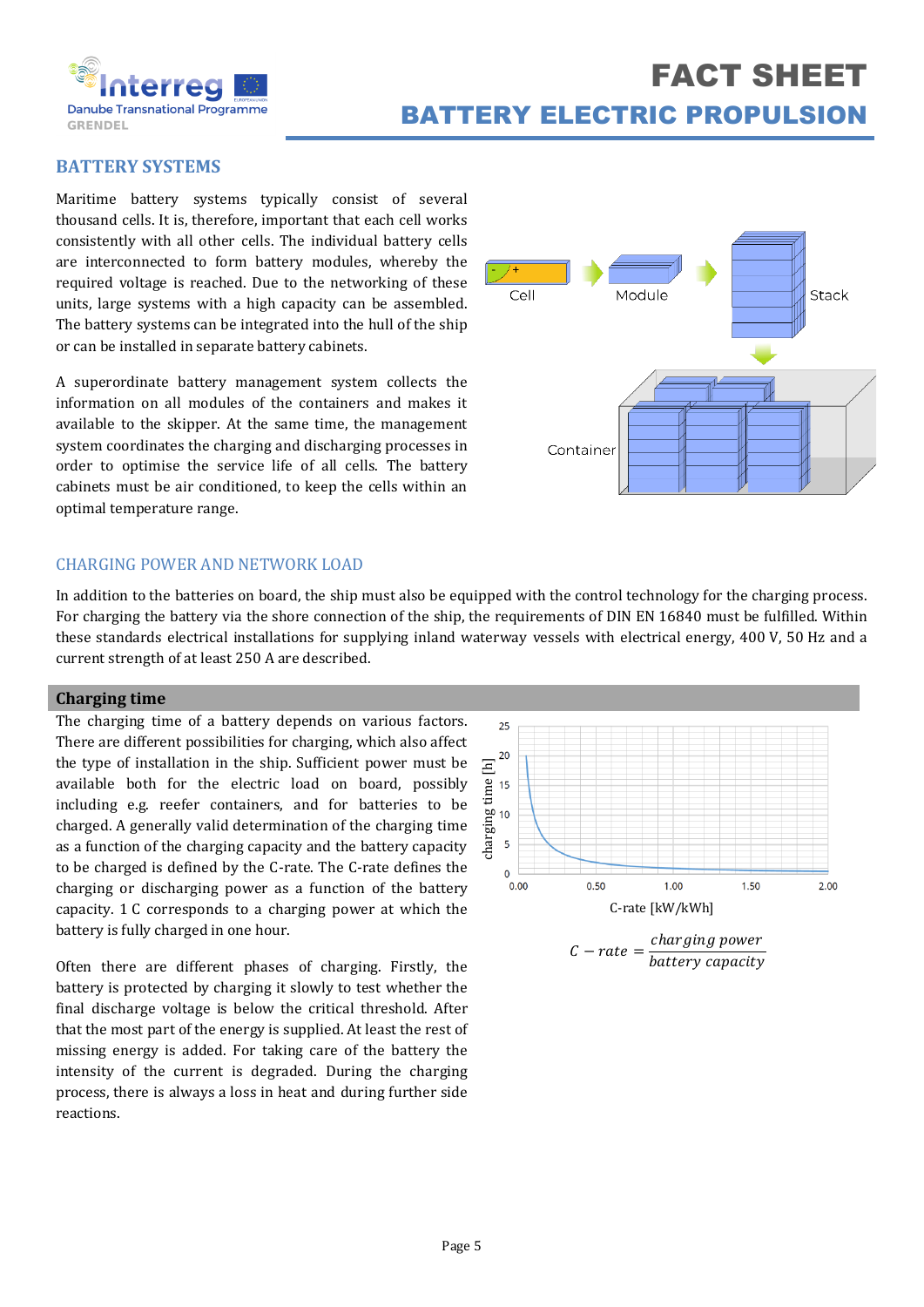

## DEGRADATION MECHANISMS AND LIFETIME

The service life is a very important aspect of the energy storage system. It is difficult to determine the exact length of the lifetime because many factors play a role. One important factor to extend the lifetime of batteries is the depth of discharge (DoD): If a battery is very often discharged to very low levels, the lifetime of the battery will decrease. To achieve a good performance of the battery for several years, the capacity should be planned to be at least 20 % higher than the required capacity. This design ensures a low DoD and a careful usage of the battery. In any case of emergency, the battery can provide more power than the capacity required for normal operation. This ensures a safe operation of the ship, even if the planned DoD is reached. The service life itself is less often measured in time, rather in charging and discharging cycles.

A cycle results from the charging and discharging of a battery and is completely achieved when the amount of energy corresponding to the storage capacity has been completely used. Using smaller batteries with a higher amount of charging and discharging cycles is less expensive at the initial investment costs, but leads to a shorter lifetime and an earlier need for reinvestments. On the other hand, if a ship is capable to have twice the capacity installed, the lifetime of the batteries is twice as long as the lifetime of the smaller batteries, but the initial investment is higher.

## ELECTRIC PROPULSION SYSTEM

The electric propulsion system must consist of a suitable electric propulsion motor connected with the propeller shaft and a compatible speed controller.

### **ASYNCHRONOUS MOTOR SYNCHRONOUS MOTOR**

The asynchronous motor is the most widely used industrial motor. It can be connected directly to the three-phase mains and is very robust and easy to build. The asynchronous motor takes its name from the fact that it does not rotate exactly with the mains frequency. It only has a torque if its speed deviates from the synchronous speed. In the operating range, the torque is proportional to this deviation. This type of electric motor is characterized by low investment costs and small dimensions. Its nominal rate of revolutions is usually too high to be used as a direct drive. A gearbox between electric motor and propeller shaft is necessary. The gearbox increases the investment costs, lowers the efficiency of the drive train and could be a point of failure. If the advantages of asynchronous motors and the disadvantages of the gearbox are balanced correctly, a cost and energy efficient drive train can be designed.

For synchronous motors, the speed of the motor is equal to the mains frequency divided by the number of pole pairs. The rotor of a synchronous motor is permanently magnetized and follows the rotating field of the stator with a phase difference. Usually, the speed is given in revolutions per minute (rpm). This type of electric motor is characterized by high energy efficiency, low nominal rate of revolutions and a good torque/speed characteristic. This motor can be used as a direct drive, without a gearbox between motor and propeller shaft. Its large outer dimensions are disadvantageous like the high investment costs. Using a synchronous electric motor for the propulsion system leads to an efficient drive train with a sensitive control.

### REQUIREMENTS FOR THE CHARGING INFRASTRUCTURE

For re-charging via a shore power connection there are two types of construction available:

- Electric charging station with integrated single-core sockets
- Electric charging station with spatially separated transfer station with integrated single-core sockets

The required infrastructure for battery systems essentially consists of suitable charging stations or suitable crane systems for ISO containers for changing battery packs. The dimensions specified in standard 668 and the maximum weight of approx. 30 t should not be exceeded by the container.

The existing shore power infrastructure is usually too weak for loading large batteries. The operators of the electrical power grids at the quay edge would have to provide connected loads in the megawatt range. In the background, the energy must be provided in the entire electrical network by power plants.

For charging the batteries on board, the existing low-voltage grid with 400 V three-phase current seems unsuitable. Due to the relatively low voltage, a high current must flow for high charging capacities. To transport large currents through a cable the connection cables must have a large cross-section.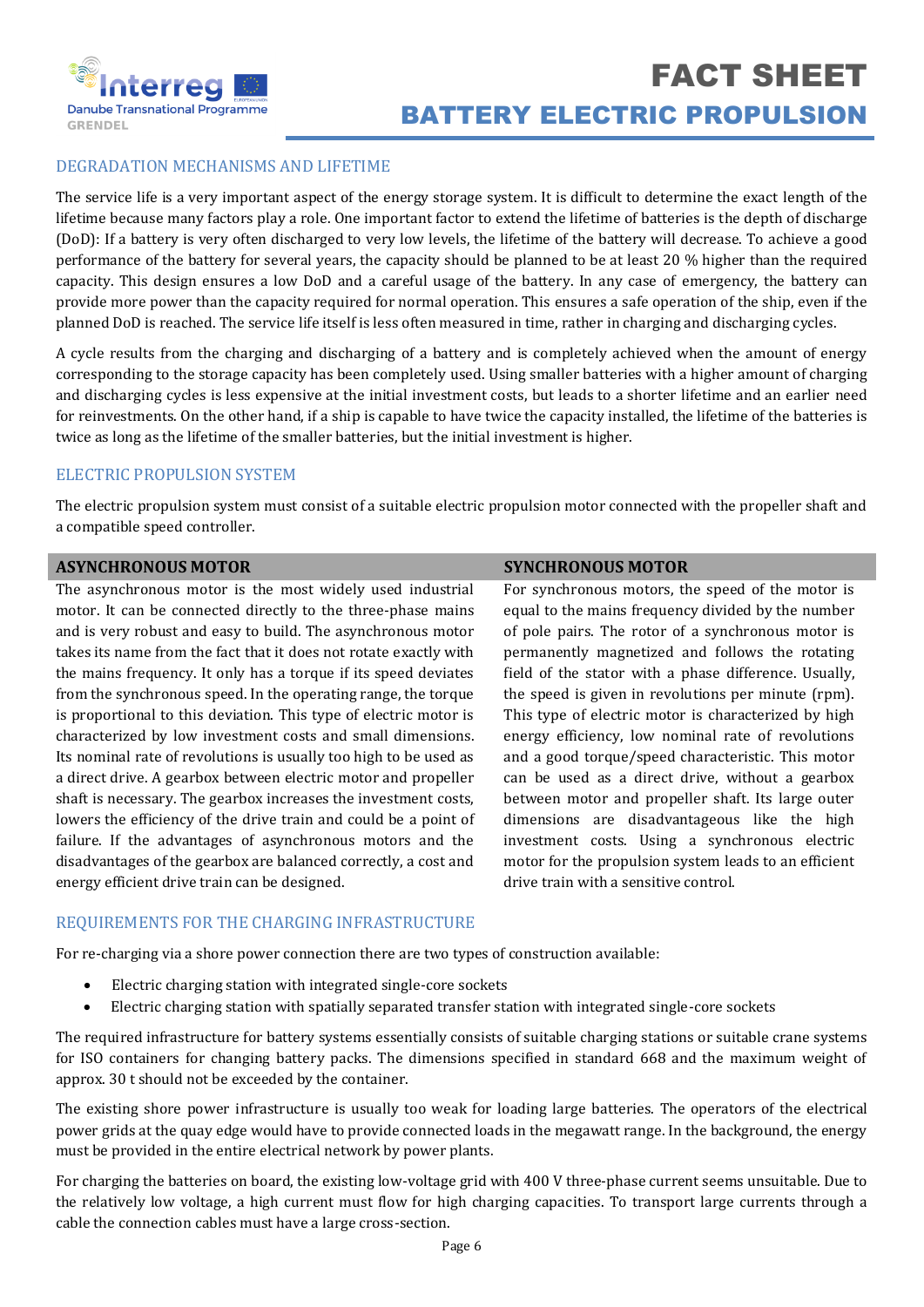

# **ECONOMICS AND ENVIRONMENTAL SUSTAINABILITY**

# **INVESTMENT COSTS**

| Cost category  | Exemplary costs |
|----------------|-----------------|
| Battery        | 500 EUR/kWh     |
| Electric motor | 120 EUR/kW      |

Installation costs 30,000 EUR for conversion, wiring and power management

# **ECONOMIC OPERATIONS**



# **BENEFITS**

- Good controllability
- Good ability to retrofit due to modular design
- Increased comfort (noise and vibrations)
- Low maintenance
- Near-zero local emission of CO<sub>2</sub> and air pollutants
- Reduced noise emissions
- High development potential
- Low operating costs
- Potential of renewable energy as a source

The amortisation time of the battery depends on the electricity price. Reduced or no taxation of electric energy for shipping are discussed as well as new cost models like "energy as a service". In that case, the ship would lease the battery and pay for the electricity consumed. The example is calculated for a ferry with an annual energy demand corresponding to  $100 \text{ m}^3$  diesel. The installed battery would provide energy for one day of operation.

# **DOWNSIDES**

- High investment costs
- Operating experience in field test still low
- Shorter service life to market-dominant products (combustion engine)
- Few suppliers
- Due to lower energy density, more weight and space for the same energy storage compared to combustion fuel
- Restricted operating range due to battery capacity

## **ENERGY DENSITIES**

The graph compares the energy densities of lithium-ion batteries, lead-acid batteries and diesel fuel. It can be seen that the storage of the same amount of energy in a battery rather than in diesel requires both more space and weighs more.



# **ENVIRONMENTAL SUSTAINABILITY**

Accumulators with a high living cycle are the better choice in terms of environmental sustainability. In comparison to combustion engines, electric ones do not emit exhaust in operation; therefore local exhaust can be reduced or omitted. However, for an overall environmental analysis, also the power generation has to be taken into account. Since not all the power is yet provided by renewable energy, the total benefit has to be seen critically. Nevertheless, with the expected increasing share of renewable energies, the balance will get positive.

The materials used for the accumulators, with regard to the acids used as the electrolyte, can be (if leaking) extremely harmful for water organisms.